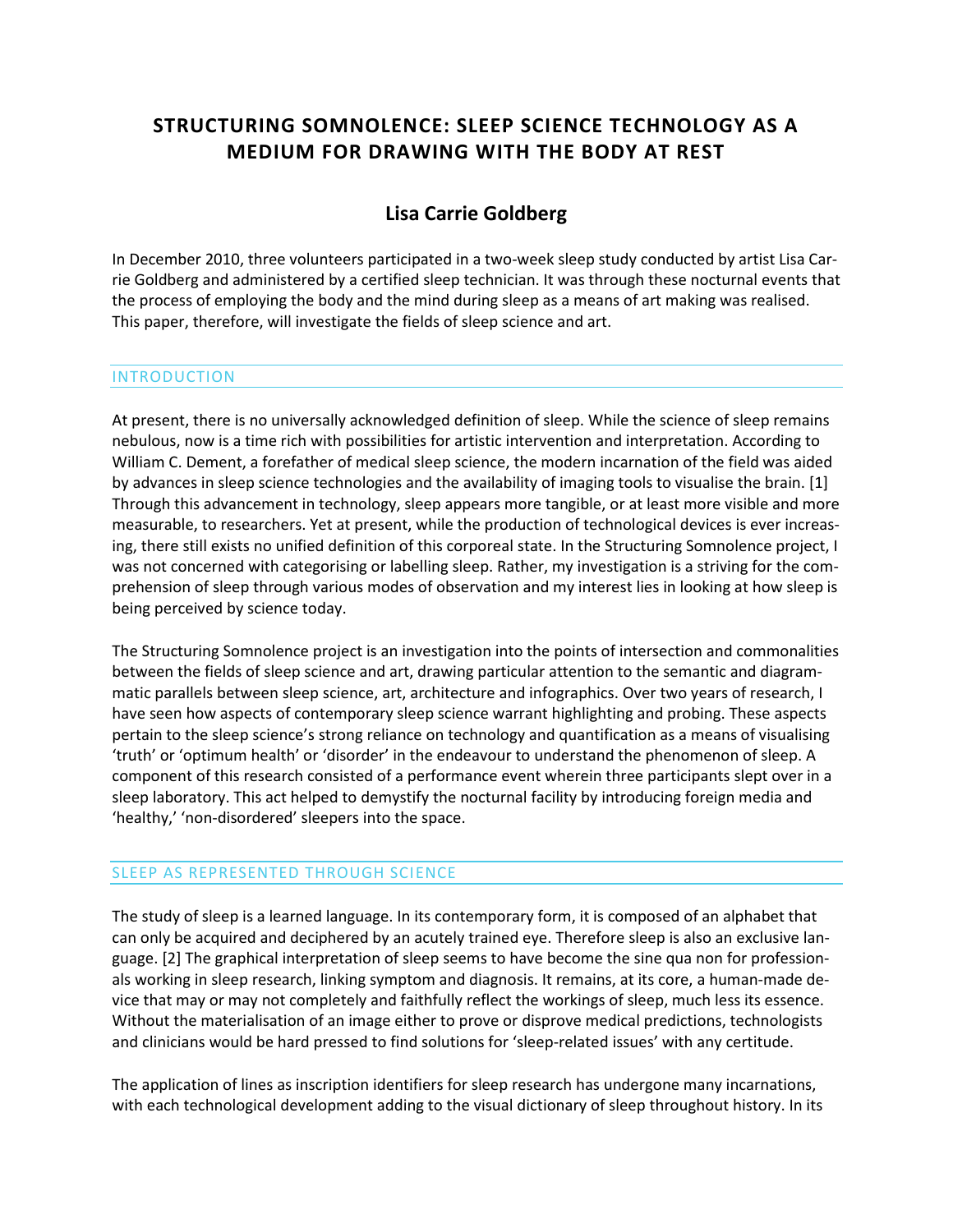scientific qualification, sleep is given a written language consisting of a variety of expressive line drawings ranging in thickness, shape and colour – each feature corresponding algorithmically to a physiological process. This contrasts with painterly depictions of sleep, traditionally represented in the fine arts as a scene from a nightmare or as a body lying tranquilly supine, eyes shut and no movement.

In the sleep laboratory, when a patient makes a claim concerning a condition relating to his/her sleep, the claim may only become valid once a data image is produced. The lines in a sleep graph wield tremendous amounts of scientific credence. These lines represent the health of the subject as it pertains to sleep. There appears to be an almost unquestioning reliance on, and trust in, the machine. One aim of the Structuring Somnolence project was to debunk this notion. By constructing drawings with the body using sleep science technology, I bring about a rupture with its normal purpose and highlight the possibility that the computer or 'inscription device' [3] can lie; even when it seems to be all that meets the eye. Theorist Don Ihde makes reference to imaging technologies as 'truth-telling' devices, stating that they "carry this 'eyewitness' quality" and an "aura of seeing-believability." [4] This reliance on visualisations through a "framed space" [5] or "technological mediations," [6] reduces sleep research to an almost monosensory approach.

### SLEEP AS A VISUAL LANGUAGE

The imagery and text in the Structuring Somnolence project play with semantic and diagrammatic appropriations across various disciplines. I am interested in the juncture at which seemingly opposite fields meet. The term 'sleep architecture' is commonly used by sleep researchers and technologists to describe a patient's period of sleep. Visually similar to that of a natural or built landscape, it reflects the stages of sleep and awakenings that take place across the night of a study. In the 1980s, Alexander A. Borbély depicted sleep patterns as diagrams, presenting the stages of sleep as the "Sleep Staircase" and REM as Doric columns. [7] Body positioning, as recorded in sleep also produces images that resembles structural landscapes. With this notion in mind, I felt compelled to explore the possibility that the science of sleep is malleable both in its definition and in the application of its designated technologies.

#### STRUCTURING SOMNOLENCE

In December 2010, I conducted a two-week performance study in collaboration with both SymbioticA, the art-science research laboratory and the Centre for Sleep Science at The University of Western Australia. I was aided by Stuart King, manager of the sleep centre, who was also the head technician for the entire series of performances.

As part of the experiment, three participant sleepers selected a copy of one architectural/landscape image that appealed to him or her in a significant way. Throughout the development of the project, the participants were made aware that together we were attempting to mirror this image through their body positioning in sleep. From the onset, it was explained to the participants, that this project was not about 'sleep hygiene,' sleep efficiency or even a good night's rest. In fact, I would be interfering with their sleep.

The participants were chosen based on their interest in sleep as well a confirmation that they had never been inside a sleep laboratory and had no identified sleep disorders. These volunteers were given the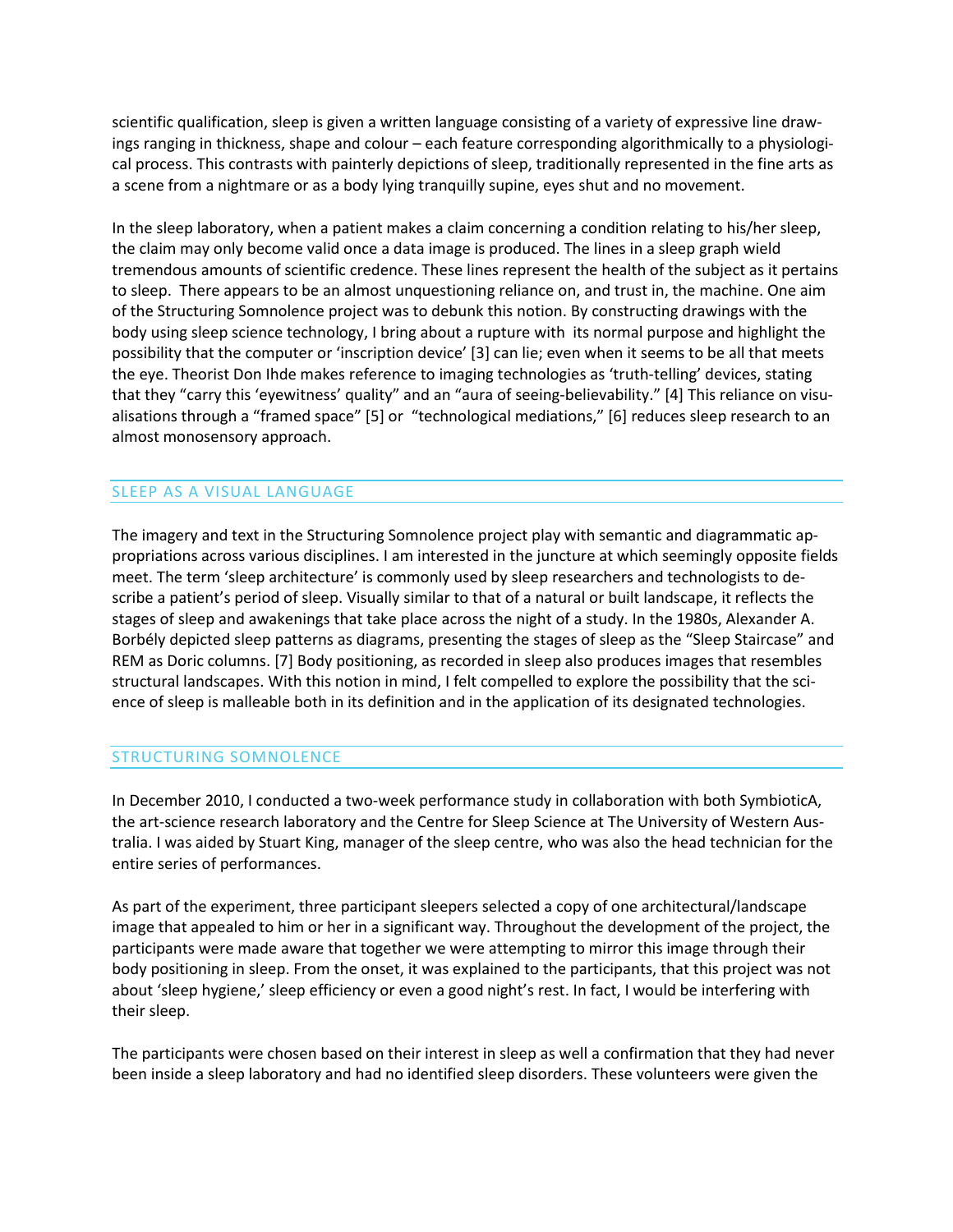rare opportunity to see documentation of their sleep in addition to having access into the inner, nocturnal workings of a sleep laboratory. For me, as the lead researcher and conductor of the studies, I was interested in finding participants who wanted to share in exploring and embracing the strangeness of sleep.

Each participant was required to sleepover in the laboratory over two nights. For their first night, the control experiment, the participants took part in a basic, standardised sleep study. This served not only as a baseline study for the entire experiment but also as an aid in familiarising the participant with the laboratory environment and protocol.

The second night, the Somnolence Structuring, involved my intervening with participants throughout the night. It was my responsibility to place the participant's body in a set positions that mimicked their chosen architectural/landscape image. The aim of this animation was two-fold. It was to have the participant's chosen image mirrored in the body position graph depicted within the computer software, which is conventionally used for measurement and diagnosis. At the same time, it would call upon the notion of sleep as an 'active state.' In addition, it would play upon the term 'sleep architecture' through architectural forms built by the body. The Contour Diagram was employed as a draft or map, which was used throughout the studies. It was a booklet comprising a series of structure outlines or contours superimposed on the participant's chosen image. I then plotted the timescale of the entire study, approximately 11:30 pm to 6:00 am, against their chosen image. This booklet was used as the template directing the repositioning of bodies through the night.

Once the participant was in his or her allocated room, electrodes were set in various positions on the body along with the sensor, which was placed on the chest. The electrodes indicated when the participants were asleep and their stage of sleep throughout the night. These sleep indicators included: Electroencephalogram (EEG) for brain waves, Electromyogram (EMG) for chin muscle movement and Electrooculogram (EOG) for eye movements. An Electrocardiogram (ECG) as a heart monitor and a Transducer belt as a breathing monitor were employed as a safety precaution. A body sensor, which was fastened to the Transducer belt that sat around the chest, was responsible for collecting data on the participant's various body positions during sleep. The sensor captured four types of body positions: right, back, left and front. Each position is represented as four coloured bars in the body position graph: red, blue, green and pink. In order to produce the artistic outcome of the experiment, each movement of the body was predetermined by a timescale that spanned the participants' entire sleep period throughout the performance study. This was outlined in the Contour Diagram.

## SLEEP AS A FORCE TO BE RECKONED WITH

Much of this project has been about playing with invisible forces, whether they be the nature of sleep or our internal, intangible circadian rhythms. Recognising that sleep is a powerful force, I invariably experienced a sense of urgency when repositioning the bodies. This was because the body position sensor tracked and recorded every allocated posture it sensed every 30 seconds. Sometimes I was unable to move the body fast enough or, in a few instances, I had found repositioning difficult on account of resistance from the sleeper's body. Also, if the participant's body were to move of its own accord, which is a natural submission of the human body to sleep, I was responsible for gently restraining it and expediently repositioning it. This became a mediated guidance. On other occasions, the body position sensor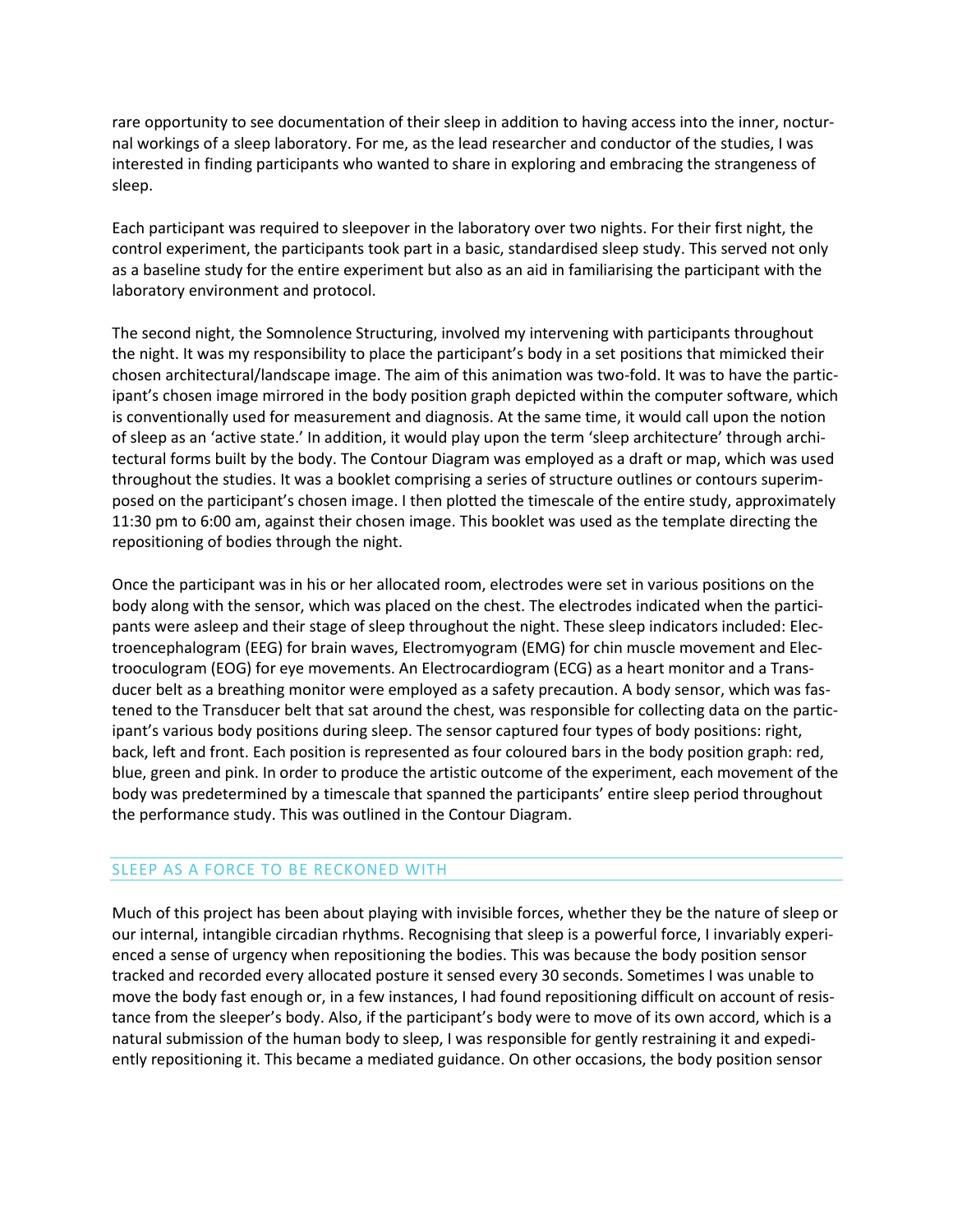became loose on the belt. The result was a calculation configuring and recording of the 'wrong' body position, not the one planned and outlined in the sleeper's Contour Diagram. Because of these features, my position and role within the room was crucial.

Technically speaking, if the body position sensor was placed in one position for more than 30 seconds, that position would be recorded on the sleep position graph. This then equated to a race against time, in that if the sensor was off kilter in some way, I had no more than 30 seconds to remedy the situation before it would be imprinted on the graph forever. And since one of the objectives of the studies was to create a replicated image of the participant's chosen structure within the sleep graphs, every second – the equivalence of a line – counted. Working within this zone of urgency kept me alert and sustained my concentration throughout the night. Leaving a major factor of the project up to chance significantly aided my alertness and awareness, both of which were imperative in such a situation: struggling to stay awake, in a dark room, while watching someone sleep, throughout a night and into the early morning. What can be seen as the final product of each Somnolence Structuring is a graphic depicting coloured lines that match and those that do not. It is in these 'happy mistakes,' these moments of missing coordination, that the force of sleep is exemplified.

## SLEEP ARCHITECTURE AS SOMNOLENCE STRUCTURING

The three architectural/landscape images chosen by the three different participants were the Parthenon, Monument Valley and the Perth city skyline. Each image had its own unique challenges and intricacies. Enacting the Parthenon involved an acute awareness of timing and a repetitive, simple motion. This consisted of only two moves, right and front, implemented precisely every half-hour for the entire night in order to give the shape and look of the iconic columns.

The vast expansiveness of Monument Valley, Utah, as enacted by the Somnolence Structuring, was translated into long stretches of time – periods of two hours occasionally – where no engagement with the sleeping body was required. And yet, in these lengthy durations were moments where alterations to positioning had to be conducted in precise 2–4 minute blocks of time. These motions were required for the final graph to reflect the intricate detail of the rocks silhouetted against the Utah sky.

The Perth city skyline is an image that most closely resembles that of 'sleep architecture' or a body position graph in its original form. Because most of the buildings on this horizon are flat rectangles, coordinating this structuring involved a relatively even balance of time spent positioning the body and time of non-engagement.

Along with observing sleep as an experience embodied within others, for me the Somnolence Structurings entailed comprehending sleep viscerally through a phenomenological approach. [8] Sleep, most often, just comes upon us, or over us; it sweeps through us. However, when it is taken away from us, it is, a form of a debilitation. Thus I come closest to understanding the essence of sleep when I deprive myself of it. The very lack – the very need – allows me to approach, as near as I now can, to grasping sleep, as that is when it visits us (while we are still in consciousness) in its most concrete and tangible incarnation. This could be said to be a universal experience, however, as long as we have not grasped its essence, its lack gives us a visceral experience and one way to attain a sense of it.

Rejecting notions of sleep as 'an inactive state' or 'life's little death,' these body focused works became intimate engagements between artist and subject, who performed together while teetering between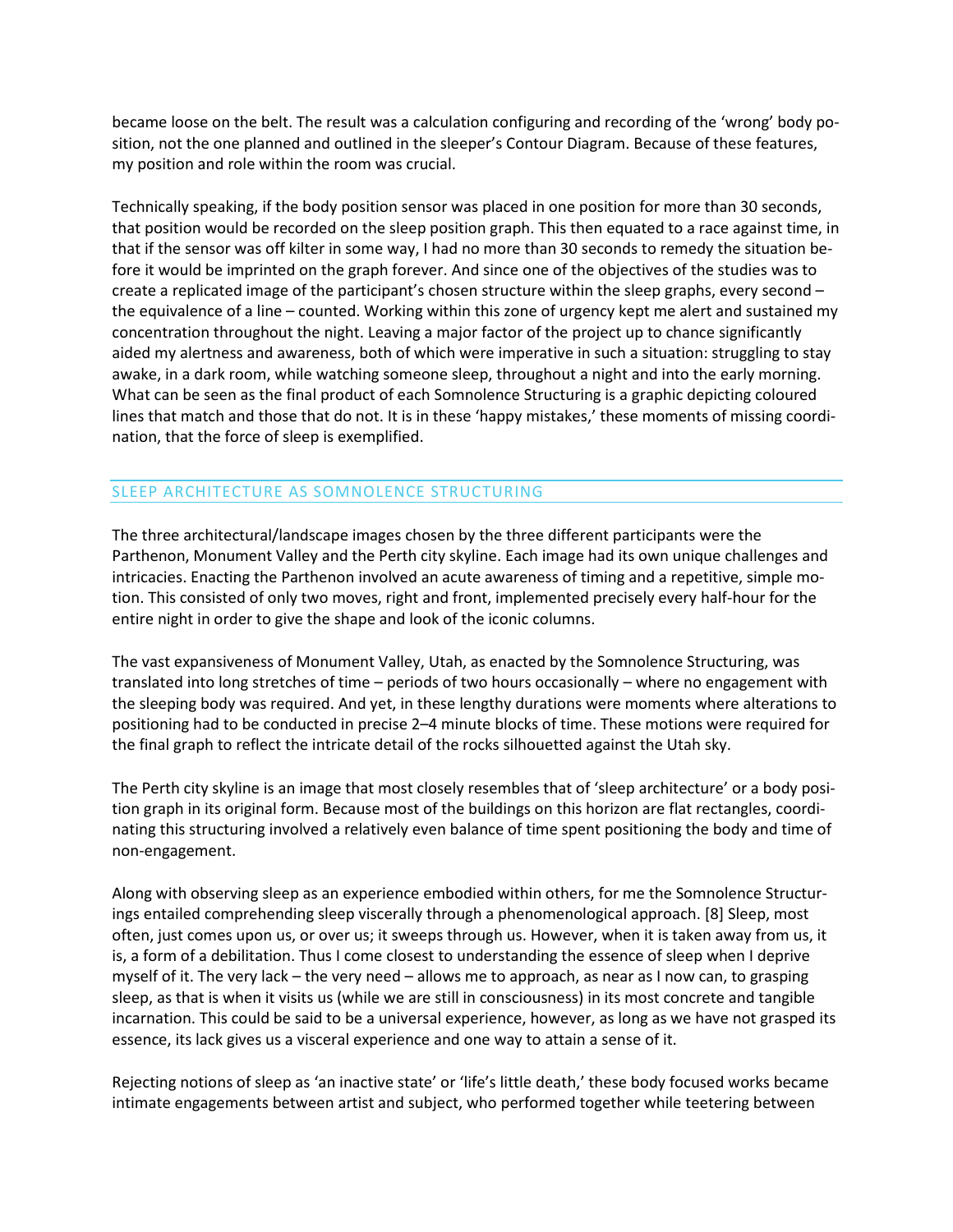transient states of consciousness – the artist being awake, tempted to sleep, and the participant asleep, waking slightly with every body reconfiguration. This duet emancipated the sleep laboratory bedroom from its purely scientific function.

Sleep, being outside conscious awareness, always escapes the observation of the sleeper. It can only ever be observed from without. There is a strong link between the impossibility of pinning down the lived experience of sleep and the unending variations and immense diversity in its representation within the arts. Like much art, Structuring Somnolence is playful as it is serious; it is a game played with nature in that I set up parameters and regulations as a sort of organisational tool or framework for the piece, knowing very well that in the end these will be ineffective as science and irrelevant to anything of a utilitarian nature. The act of carrying out an unconventional sleep study experiment as a performative artwork is, in and of itself, a reminder of the artificiality, the theatrical staging quality, of the sleep laboratory bedroom. With the data that emerged from the sleep technology commonly used to calculate and measure patient's sleep, together artist and participant forged a new configuration of graphics.

### STRUCTURING SOMNOLENCE AT VISCERAL: THE LIVING ART EXPERIMENT

I was offered the opportunity to present my research at an exhibition entitled Visceral: The Living Art Experiment, which ran from January 25 to February 25 2011, held at Science Gallery at Trinity College in Dublin, Ireland. In essence, this rendering of Structuring Somnolence was similar to the experiments held in Perth: an all-night performance that produces certain outcomes – both intended and unintended ¬– including a body position graph that mimics the outline of an architectural/landscape structure. As with the laboratory experiments, a volunteer sleeper and a sleep technician were required for this adapted version. On this occasion, variations to the experiment consisted of the environment in which it was situated and the technology used to conduct the study.

Structuring Somnolence at Visceral was an exercise that purposely invited unknowingness and happenstance. How would this live sleep event unfold amongst the myriad variables as a juxtaposition to the studies of the private, protectively encased sleep laboratory? Bedrooms specifically designed as sleep research facilities are crammed with technological apparatuses. However, with the advent of portable sleep measuring devices, also known as portable PSGs, it has become possible to gather data on a patient's sleep while that patient is removed from the laboratory setting by using Bluetooth wireless technology. The same technology was employed for this rendition of Structuring Somnolence.

This sleep study was to serve as a public performance event, a single nine-hour performance from January 28–29 2011, wherein people passing on the street became witnesses to the experiment taking place in real time, 9:00 pm to 6:00 am to be exact, only inches away from the glass façade of the Science Gallery. The portable PSG, was used to measure a basic electrode application set-up for a sleep study. In this gallery study, the participant sleeper chose to replicate the street block directly across from the Science Gallery. He liked the idea of mirroring what he saw and what he knew would be right beside him as he slept.

It was neither my main objective nor my main concern to wholly replicate the studies held at the Centre for Sleep Science inside Science Gallery. While the plan was to follow loosely the processes of conducting a sleep study with an artistic outcome, the concept behind Structuring Somnolence at Visceral, stemmed from a desire to see what would happen when we transported the sleep laboratory systematisation into an art space.